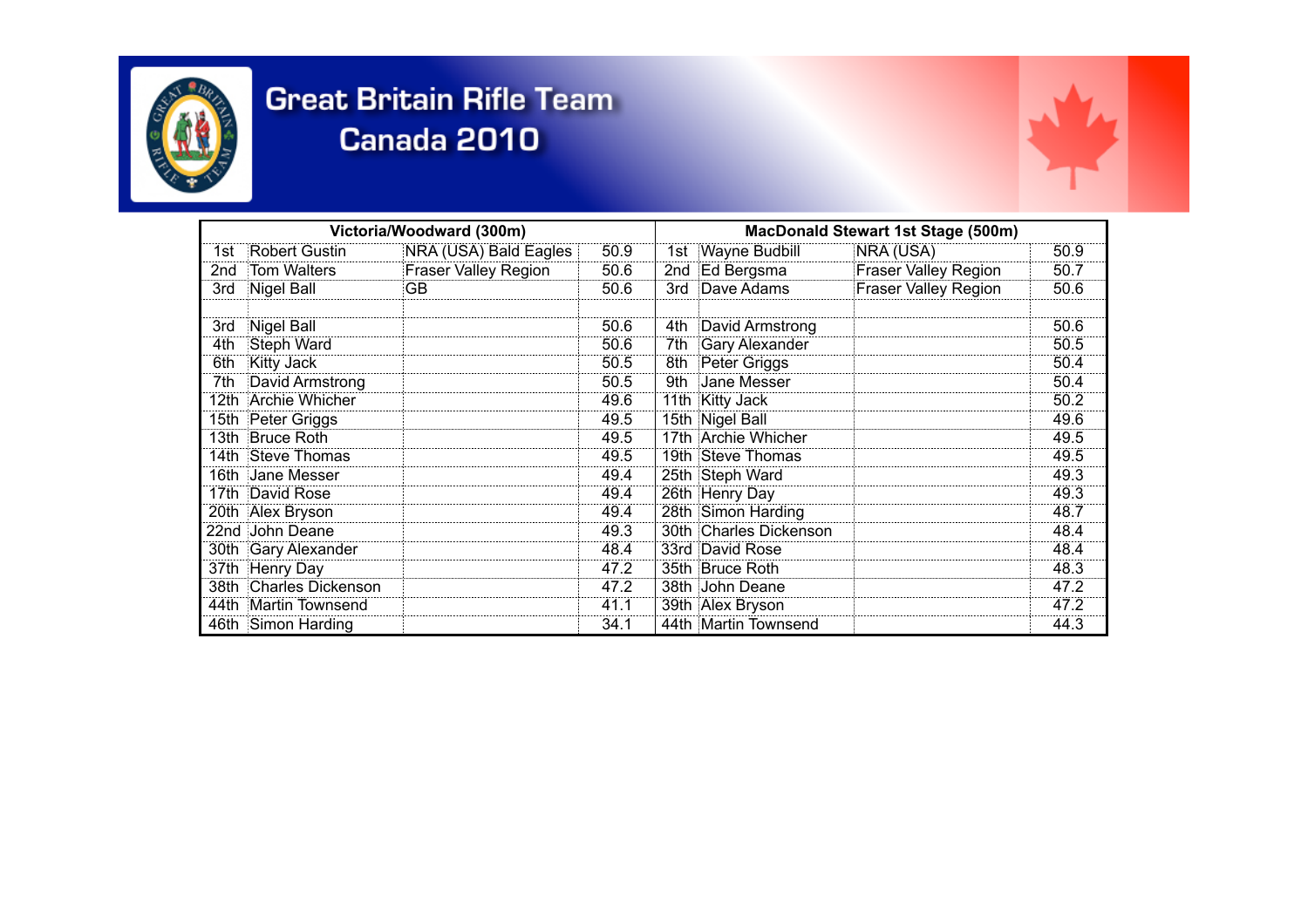



| New Westminster (400 m) |                      |           |      | Lt Gov 1st Stage (300, 400 & 500m) |                        |                             |        |
|-------------------------|----------------------|-----------|------|------------------------------------|------------------------|-----------------------------|--------|
|                         | 1st Nigel Ball       | :GB       | 50.6 |                                    | 1st Jane Messer        | <b>GB</b>                   | 105.13 |
| 2nd                     | Wayne Budbill        | NRA (USA) | 50.6 |                                    | 2nd Ray True           | <b>Fraser Valley Region</b> | 105.9  |
|                         | 3rd Peter Griggs     | :GB       | 50.6 |                                    | 3rd Nigel Ball         | GB                          | 104.11 |
|                         | 1st Nigel Ball       |           | 50.6 |                                    | 1st Jane Messer        |                             | 105.13 |
| 3rd                     | Peter Griggs         |           | 50.6 |                                    | 3rd Nigel Ball         |                             | 104.11 |
| 5th                     | Charles Dickenson    |           | 50.5 | 4th                                | Steve Thomas           |                             | 104.9  |
| 6th                     | <b>Kitty Jack</b>    |           | 50.5 | 6th                                | <b>John Deane</b>      |                             | 103.12 |
| 7th                     | Alex Bryson          |           | 50.4 |                                    | 7th Simon Harding      |                             | 103.10 |
|                         | 10th Steve Thomas    |           | 50.3 |                                    | 9th Archie Whicher     |                             | 103.8  |
|                         | 12th Gary Alexander  |           | 49.5 |                                    | 13th Bruce Roth        |                             | 103.6  |
|                         | 16th David Armstrong |           | 49.3 |                                    | 18th Peter Griggs      |                             | 102.7  |
|                         | 17th Henry Day       |           | 49.2 |                                    | 19th Gary Alexander    |                             | 102.6  |
|                         | 18th John Deane      |           | 48.5 |                                    | 28th David Armstrong   |                             | 101.6  |
|                         | 22nd Steph Ward      |           | 48.2 |                                    | 30th Steph Ward        |                             | 100.9  |
|                         | 27th Archie Whicher  |           | 47.4 |                                    | 32nd Kitty Jack        |                             | 100.7  |
|                         | 29th Jane Messer     |           | 47.3 |                                    | 33rd David Rose        |                             | 100.6  |
|                         | 33rd Simon Harding   |           | 47.3 |                                    | 37th Martin Townsend   |                             | 99.7   |
|                         | 34th Bruce Roth      |           | 47.3 |                                    | 39th Alex Bryson       |                             | 98.6   |
|                         | 35th David Rose      |           | 47.2 |                                    | 40th Charles Dickenson |                             | 98.5   |
|                         | 46th Martin Townsend |           | 40.1 |                                    | 41st Henry Day         |                             | 98.4   |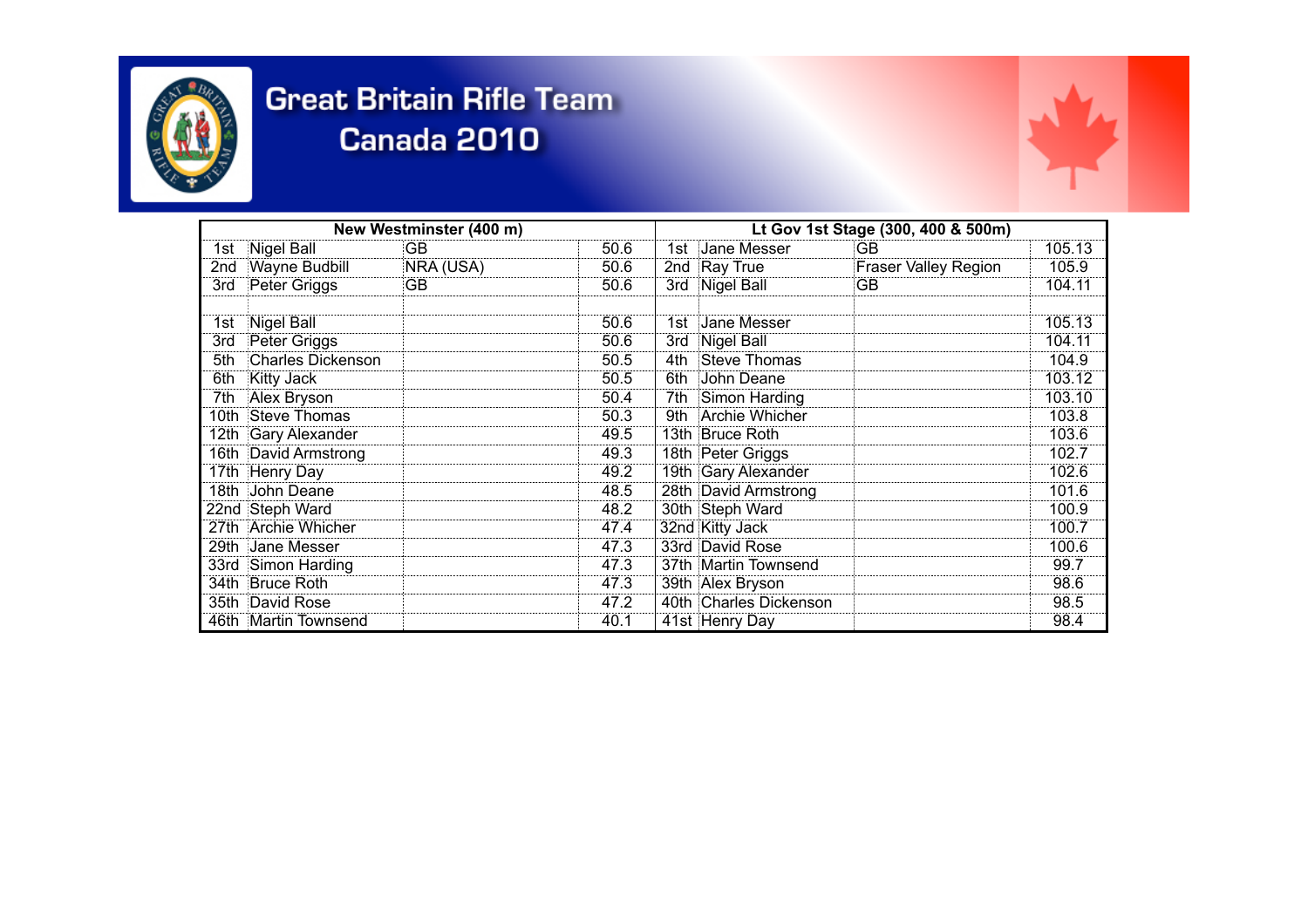

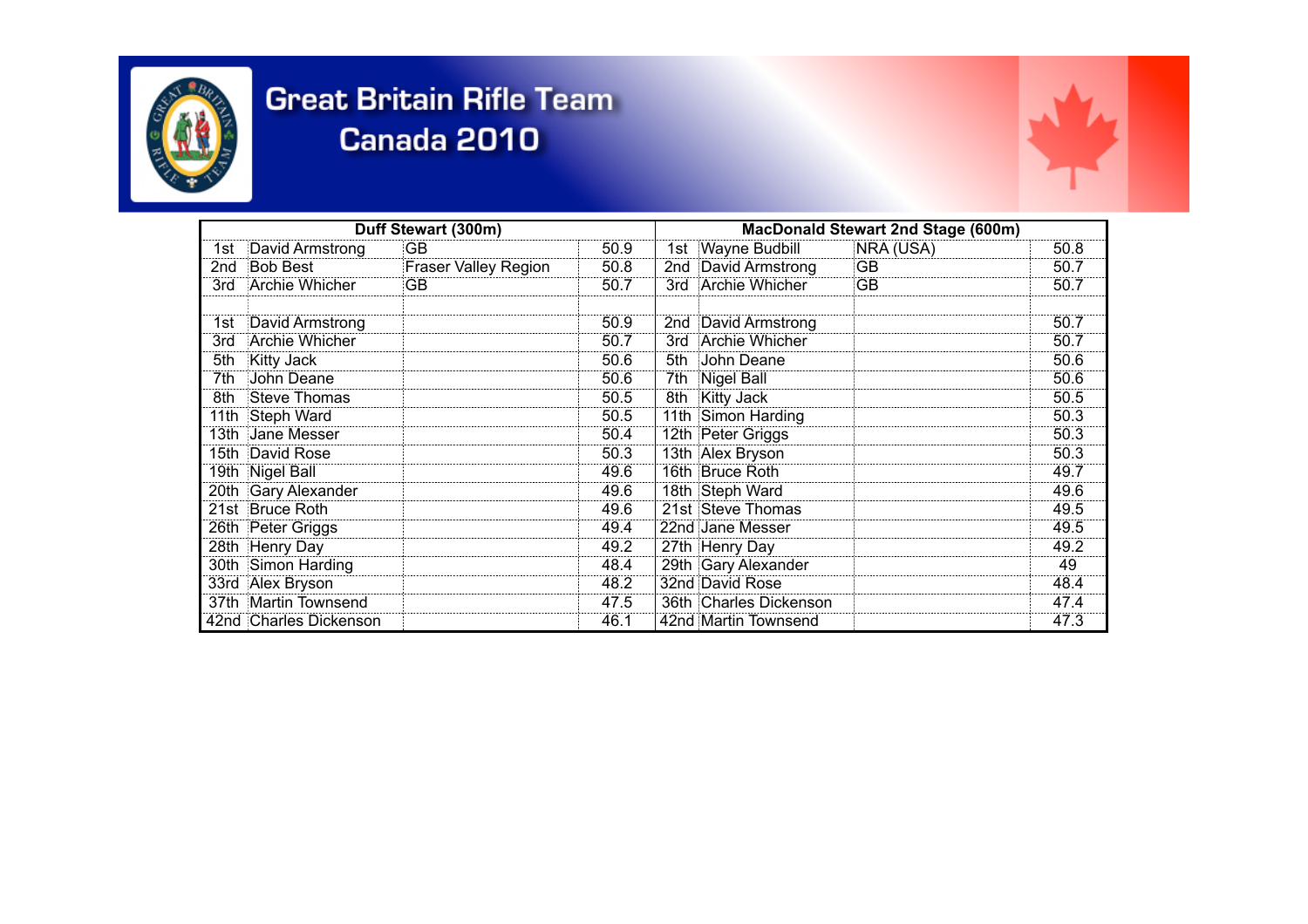



| <b>City of Vancouver (500m)</b> |                        |                       |      | Past Presidents Match (600m) |                        |                             |      |
|---------------------------------|------------------------|-----------------------|------|------------------------------|------------------------|-----------------------------|------|
|                                 | 1st Robert Gamboa      | NRA (USA)             | 50.9 |                              | 1st Jane Messer        | GB                          | 50.7 |
| 2nd                             | Fred Yip               | Lower Mainland Region | 50.8 |                              | 2nd Dave Adams         | <b>Fraser Valley Region</b> | 50.6 |
| 3rd                             | Jane Messer            | :GB                   | 50.8 | 3rd                          | Gary Rasmussen         | USA Goodwill                | 50.4 |
|                                 |                        |                       |      |                              |                        |                             |      |
| 3rd                             | Jane Messer            |                       | 50.8 |                              | 1st Jane Messer        |                             | 50.7 |
| 5th                             | Peter Griggs           |                       | 50.7 | 5th                          | <b>Bruce Roth</b>      |                             | 49.5 |
| 7th                             | Steve Thomas           |                       | 50.7 |                              | 6th Gary Alexander     |                             | 49.4 |
| 9th                             | Nigel Ball             |                       | 50.6 |                              | 7th Nigel Ball         |                             | 49.4 |
|                                 | 13th John Deane        |                       | 50.5 |                              | 10th Kitty Jack        |                             | 49.3 |
|                                 | 14th Kitty Jack        |                       | 50.5 |                              | 12th Alex Bryson       |                             | 49.2 |
|                                 | 17th Steph Ward        |                       | 50.5 |                              | 13th Steve Thomas      |                             | 49.2 |
|                                 | 20th David Armstrong   |                       | 50.4 |                              | 16th John Deane        |                             | 48.5 |
|                                 | 22nd Bruce Roth        |                       | 50.4 |                              | 17th Charles Dickenson |                             | 48.5 |
|                                 | 23rd Gary Alexander    |                       | 49.7 |                              | 24th Henry Day         |                             | 48.2 |
|                                 | 26th Alex Bryson       |                       | 49.5 |                              | 25th Steph Ward        |                             | 48.1 |
|                                 | 27th Simon Harding     |                       | 49.5 |                              | 28th Simon Harding     |                             | 47.4 |
|                                 | 32nd Archie Whicher    |                       | 48.5 |                              | 29th Peter Griggs      |                             | 47.4 |
|                                 | 33rd Henry Day         |                       | 48.4 |                              | 31st Archie Whicher    |                             | 47.3 |
|                                 | 38th David Rose        |                       | 48.2 |                              | 35th David Rose        |                             | 47.1 |
|                                 | 40th Charles Dickenson |                       | 47.5 |                              | 40th David Armstrong   |                             | 45.2 |
|                                 | 45th Martin Townsend   |                       | 41.2 |                              | 44th Martin Townsend   |                             | 42.1 |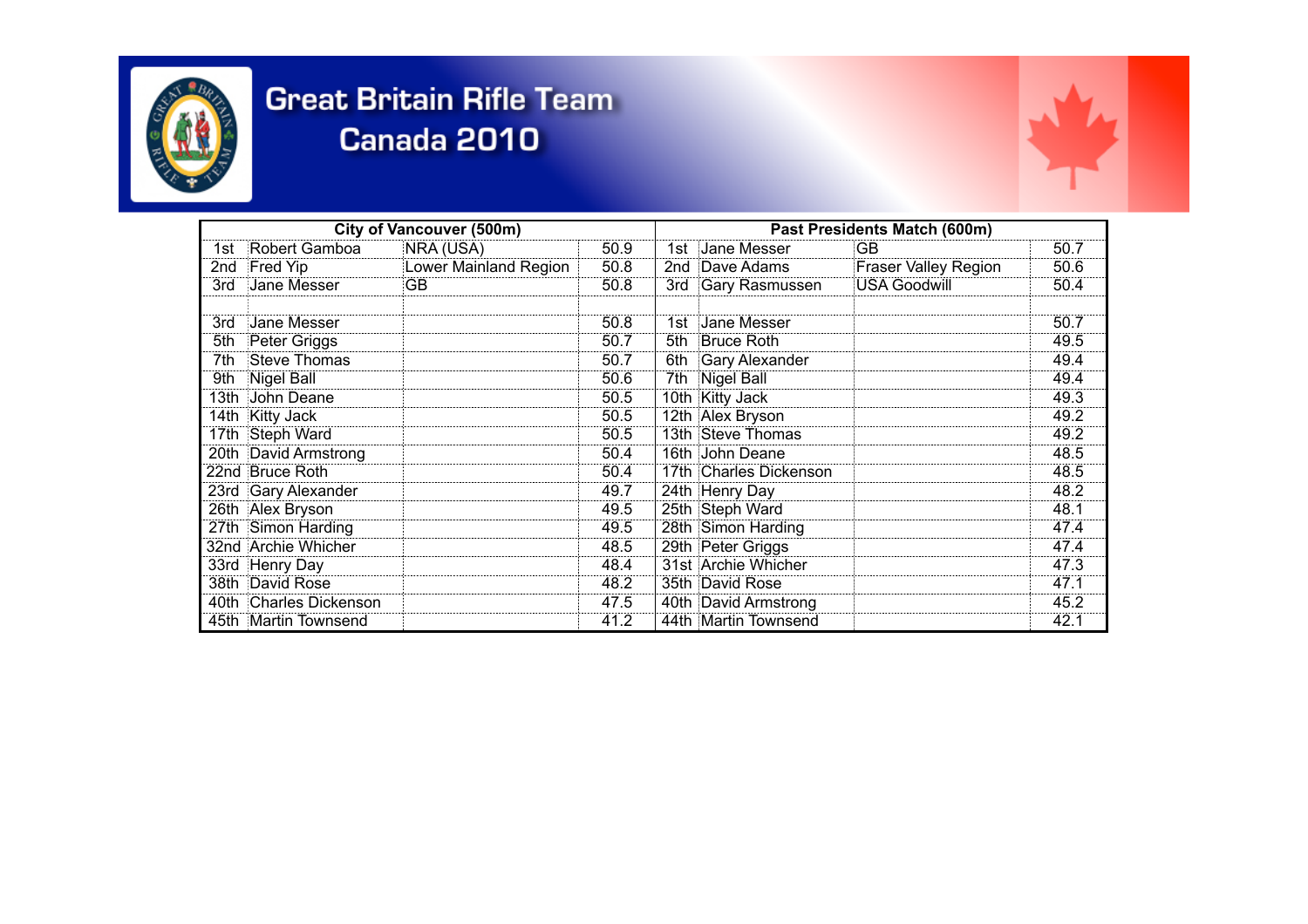



| Lt Gov 2nd Stage (400 & 600m) |                        |              |        | <b>Flintoft Memorial (500m)</b> |                        |                             |      |
|-------------------------------|------------------------|--------------|--------|---------------------------------|------------------------|-----------------------------|------|
|                               | 1st Ricky Hunt         | USA Goodwill | 100.12 |                                 | 1st Don Pitcairn       | <b>Fraser Valley Region</b> | 50.9 |
| 2nd                           | John Deane             | :GB          | 100.11 |                                 | 2nd David Armstrong    | GB                          | 50.8 |
| 3rd                           | <b>Kitty Jack</b>      | :GB          | 100.10 |                                 | 3rd Ken Westling       | Lower Mainland Region       | 50.8 |
|                               |                        |              |        |                                 |                        |                             |      |
| 2nd                           | John Deane             |              | 100.11 |                                 | 2nd David Armstrong    |                             | 50.8 |
| 3rd                           | <b>Kitty Jack</b>      |              | 100.10 |                                 | 4th Archie Whicher     |                             | 50.8 |
|                               | 6th Nigel Ball         |              | 100.9  |                                 | 10th Steve Thomas      |                             | 50.7 |
|                               | 11th David Armstrong   |              | 99.13  |                                 | 11th Peter Griggs      |                             | 50.7 |
|                               | 12th Bruce Roth        |              | 99.10  |                                 | 12th Nigel Ball        |                             | 50.7 |
|                               | 13th Gary Alexander    |              | 99.10  |                                 | 14th Gary Alexander    |                             | 50.7 |
|                               | 14th Henry Day         |              | 99.10  |                                 | 15th Henry Day         |                             | 50.7 |
|                               | 15th Archie Whicher    |              | 99.9   |                                 | 17th Alex Bryson       |                             | 50.7 |
|                               | 16th David Rose        |              | 99.9   |                                 | 20th Jane Messer       |                             | 50.6 |
|                               | 19th Alex Bryson       |              | 98.12  |                                 | 21st Bruce Roth        |                             | 50.6 |
|                               | 20th Peter Griggs      |              | 98.11  |                                 | 22nd Charles Dickenson |                             | 50.6 |
|                               | 21st Jane Messer       |              | 98.11  |                                 | 23rd Simon Harding     |                             | 50.6 |
|                               | 26th Charles Dickenson |              | 98.7   |                                 | 24th John Deane        |                             | 50.6 |
|                               | 29th Steve Thomas      |              | 97.11  |                                 | 26th Kitty Jack        |                             | 50.5 |
|                               | 31st Steph Ward        |              | 97.9   |                                 | 28th Steph Ward        |                             | 50.3 |
|                               | 33rd Simon Harding     |              | 97.8   |                                 | 40th David Rose        |                             | 47.3 |
|                               | 43rd Martin Townsend   |              | 90.4   |                                 | 44th Martin Townsend   |                             | 44.1 |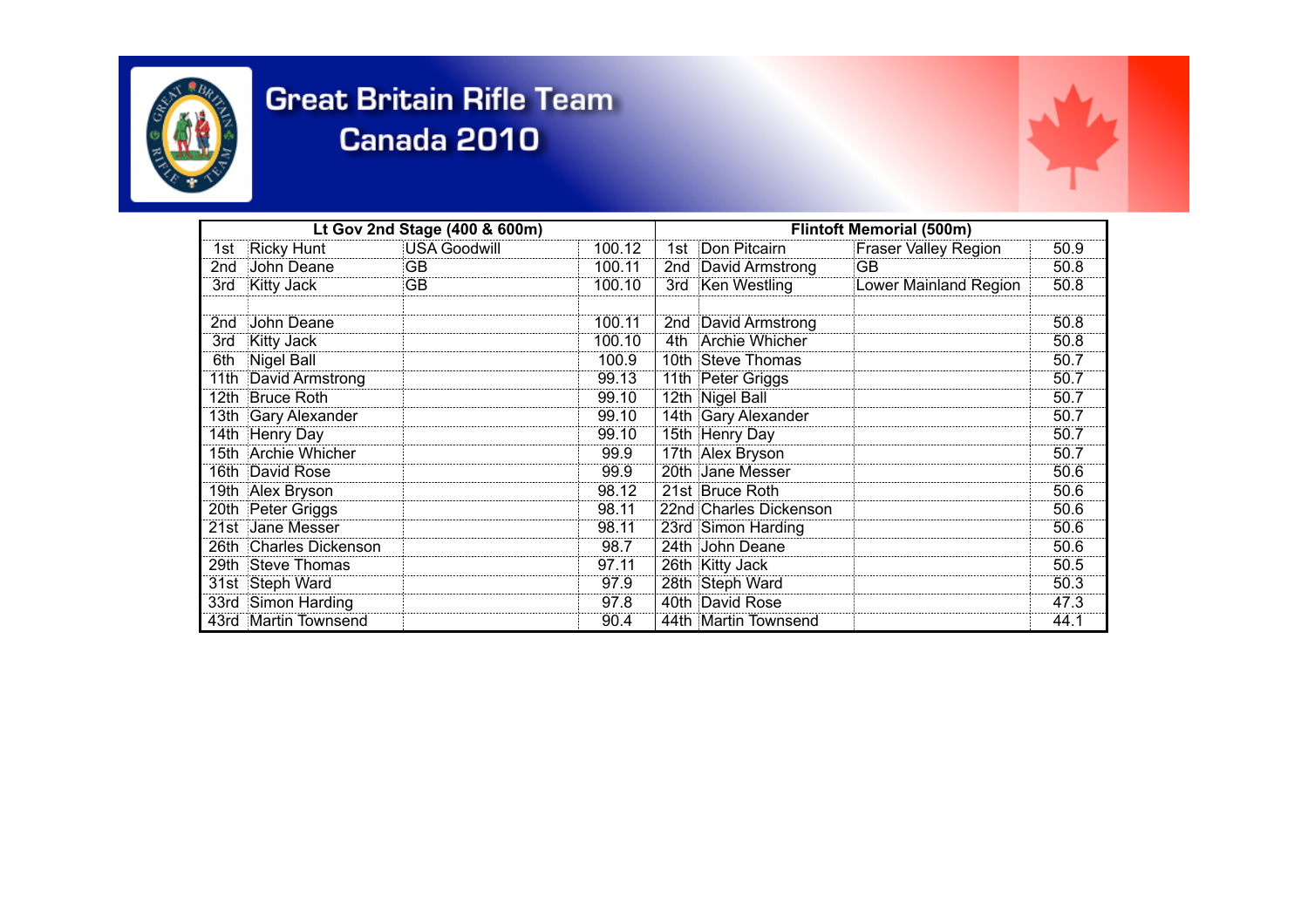